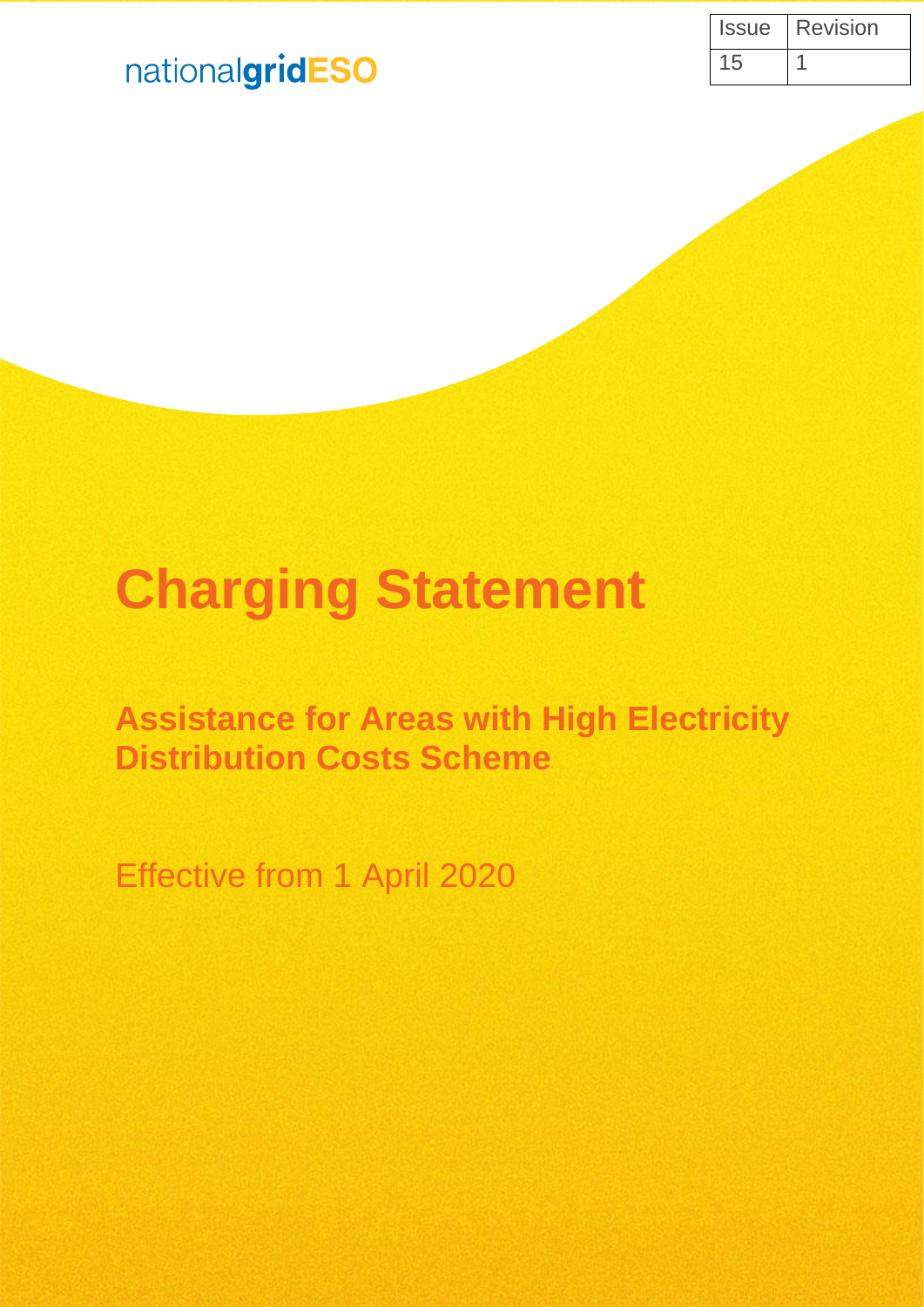## **Contents**

| Revision history of the Assistance for Areas with High Electricity Distribution Costs |  |
|---------------------------------------------------------------------------------------|--|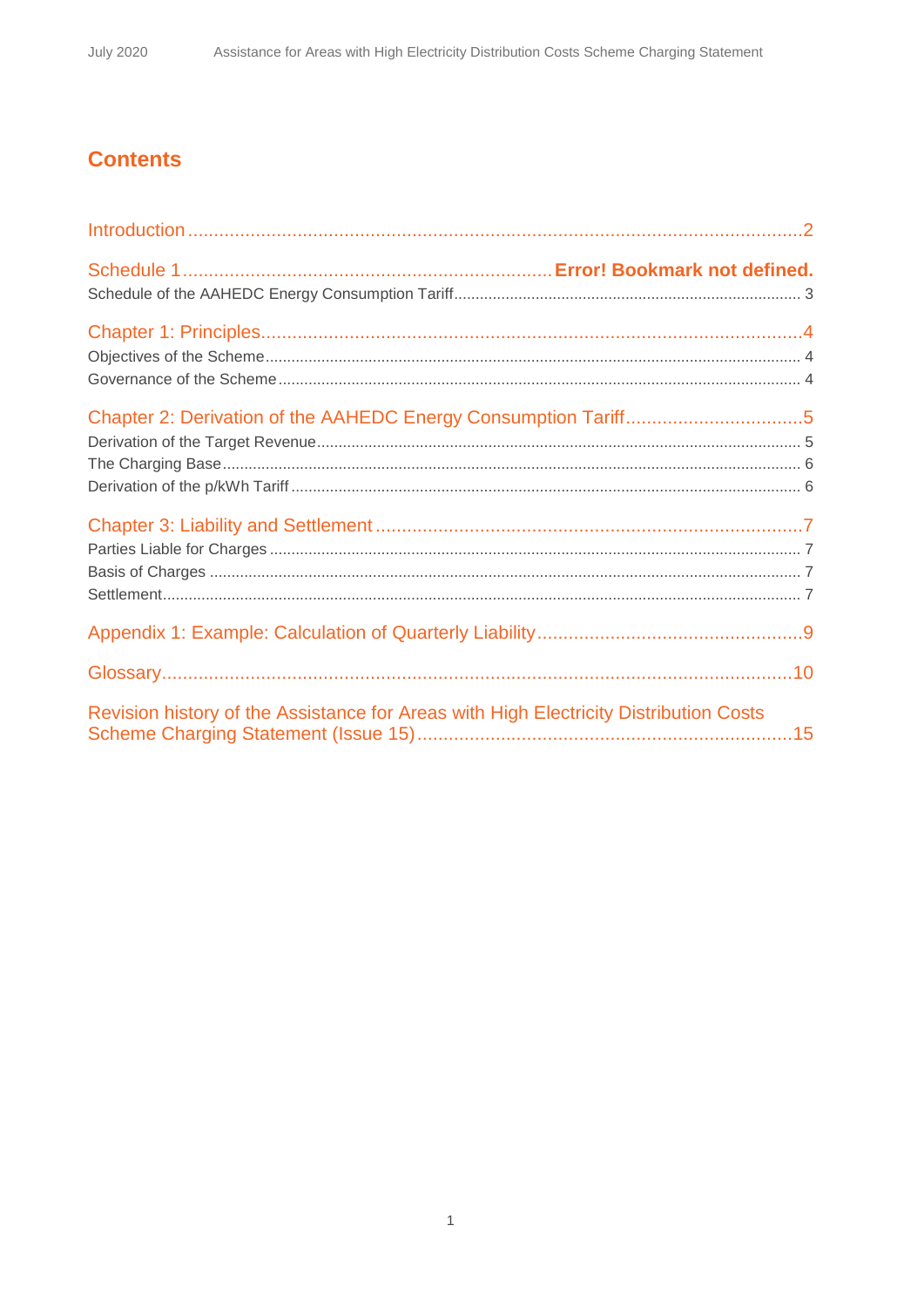### **Introduction**

This statement is published in accordance with Licence Condition C21 of National Grid Electricity System Operator Limited's Transmission Licence.

This document sets out the energy consumption tariff relating to the Assistance for Areas with High Electricity Distribution Costs Scheme. It also describes the methods by which and principles upon which National Grid Electricity System Operator Limited (NGESO) derives charges resulting from the Scheme.

This document is also available on our website at:

[https://www.nationalgrideso.com/charging/assistance-areas-high-electricity-distribution-costs](https://www.nationalgrideso.com/charging/assistance-areas-high-electricity-distribution-costs-aahedc)[aahedc](https://www.nationalgrideso.com/charging/assistance-areas-high-electricity-distribution-costs-aahedc)

This Assistance for Areas with High Electricity Distribution Costs Scheme Charging Statement Issue 15 was published on 15 July 2020, but is effective from 1 April 2020. This provides one month's notice before any charges calculated using the updated tariff become due for payment.

If you require further details about any of the information contained within this document or have comments on how this document might be improved please contact us using the details found on our website, or at:

National Grid ESO Faraday House, Warwick Technology Park, Gallows Hill, Warwick CV34 6DA

Telephone 01926 654633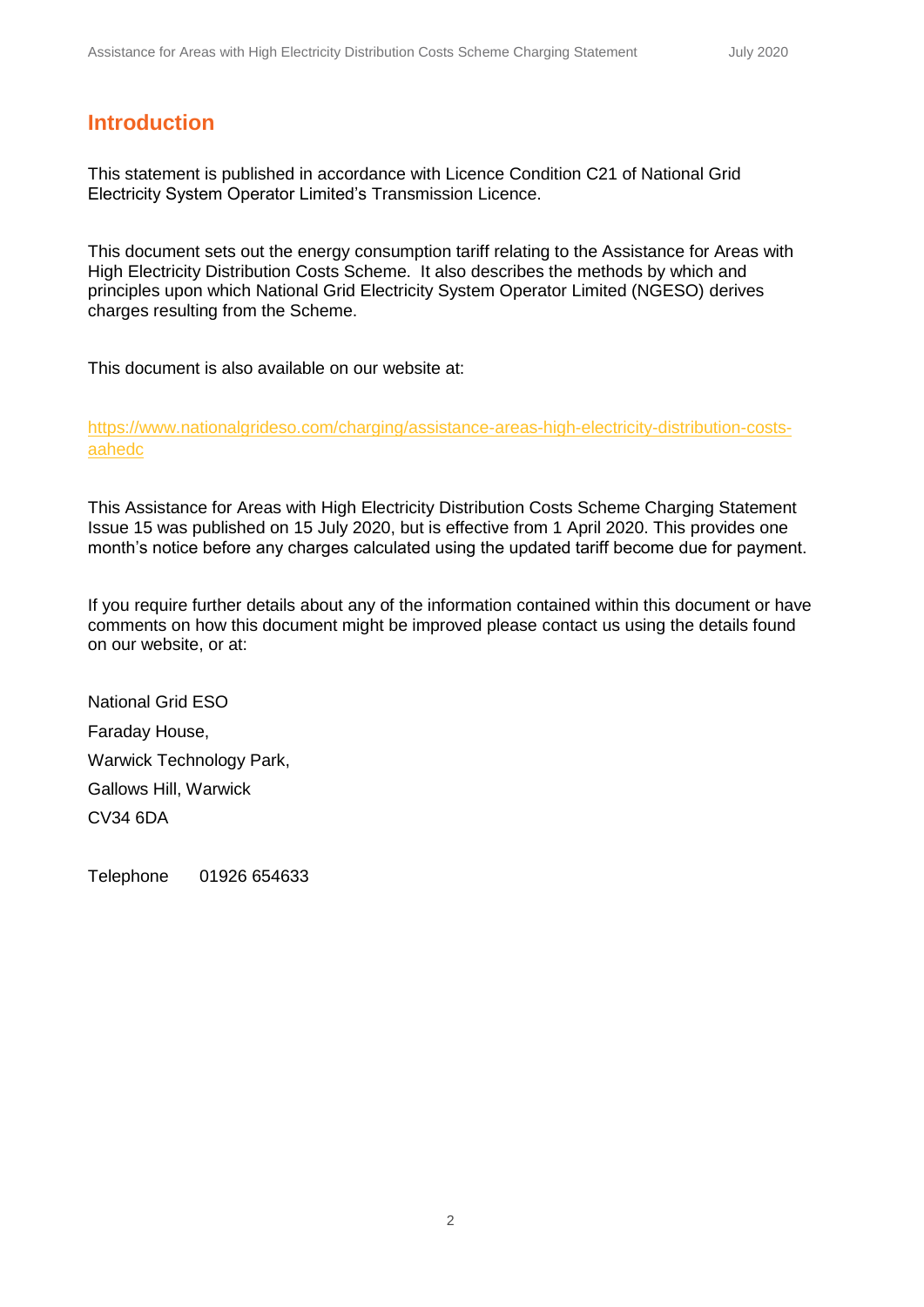## **Schedule 1**

#### **Schedule of the AAHEDC Energy Consumption Tariff**

| Year    | <b>Energy Consumption Tariff</b><br>(p/kWh) |
|---------|---------------------------------------------|
| 2020/21 | 0.030446                                    |

The tariff is based on our forecast of total energy consumption across all settlement periods for the period between 1<sup>st</sup> April 2020 and 31<sup>st</sup> March 2021. Parties attracting liability for the tariff are described in Chapter 3 of this document.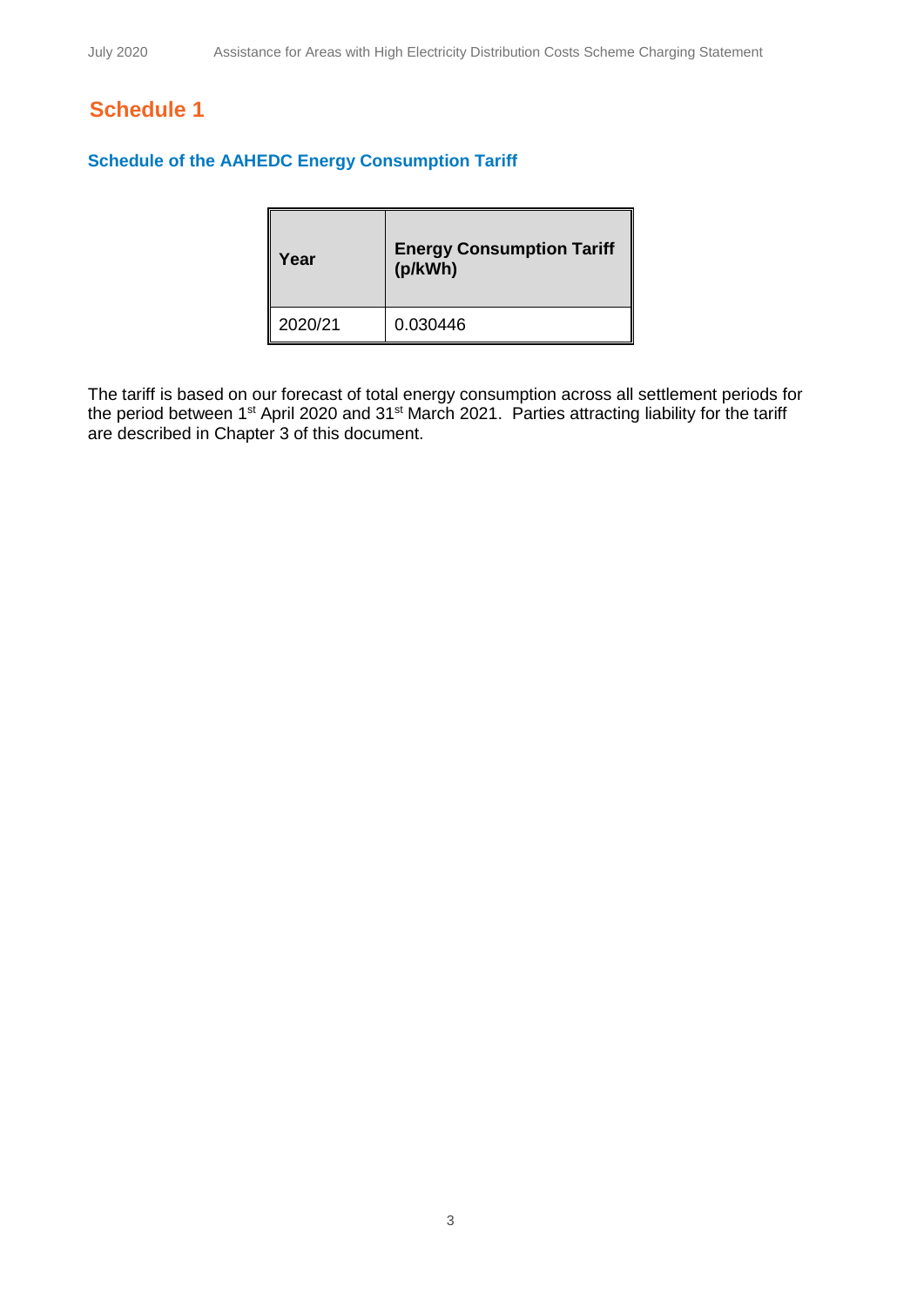## **Chapter 1: Principles**

#### **Objectives of the Scheme**

- 1.1 The Assistance for Areas with High Electricity Distribution Costs Scheme was introduced in the Energy Act 2004. It replaces an earlier arrangement, commonly referred to as "Hydro Benefit", which ended in January 2004 (although this continued on a voluntary basis until 31 March 2005).
- 1.2 The intention of the Scheme is to reduce the costs to consumers of the distribution of electricity in certain areas. Currently the only Specified Area is the North of Scotland. NGESO therefore recovers the Total Scheme Amount through the Scheme, which is composed of the Assistance Amount, the Administration Allowance and the Correction Amount. The Assistance Amount is passed to the Relevant Distributor in the Specified Area, Scottish Hydro Electric Power Distribution Ltd. This enables distribution charges to be reduced.

#### **Governance of the Scheme**

- 1.3 The Assistance for Areas with High Electricity Distribution Costs Scheme sits outside of the main contractual framework governing connection to, and use of, the transmission system (the Connection and Use of System Code, or CUSC). Similarly, the charging arrangements are not covered by the Charging Statements published by NGESO in accordance with Conditions C4, C5 and C6 of the Transmission Licence.
- 1.4 Instead, the Scheme is governed directly by Licence Conditions placed on Suppliers, Relevant Distributors, and NGESO.
- 1.5 Licensed Suppliers are obliged (by Licence Condition 30A of their Supply Licence) to pay to NGESO the tariff set out in this statement.
- 1.6 Relevant Distributors are obliged (under the terms of Licence Conditions 53A, 53B and 53C of their Distribution Licences) to apply the benefit from the Scheme to reduce the use of system charges levied on Suppliers.
- 1.7 NGESO's administration of the Scheme is covered by four Conditions in the Transmission Licence:
	- Condition C20 defines the revenue to be recovered in each year;
	- Condition C21 covers payments from Suppliers, and the preparation of this charging statement;
	- Condition C22 specifies the payments to be made to Relevant Distributors; and
	- Condition C23 sets out further reporting requirements to Ofgem and to Relevant Distributors.
- 1.8 The following sections of this statement set out in more detail how the charge is calculated, who is liable for it, and how it is settled.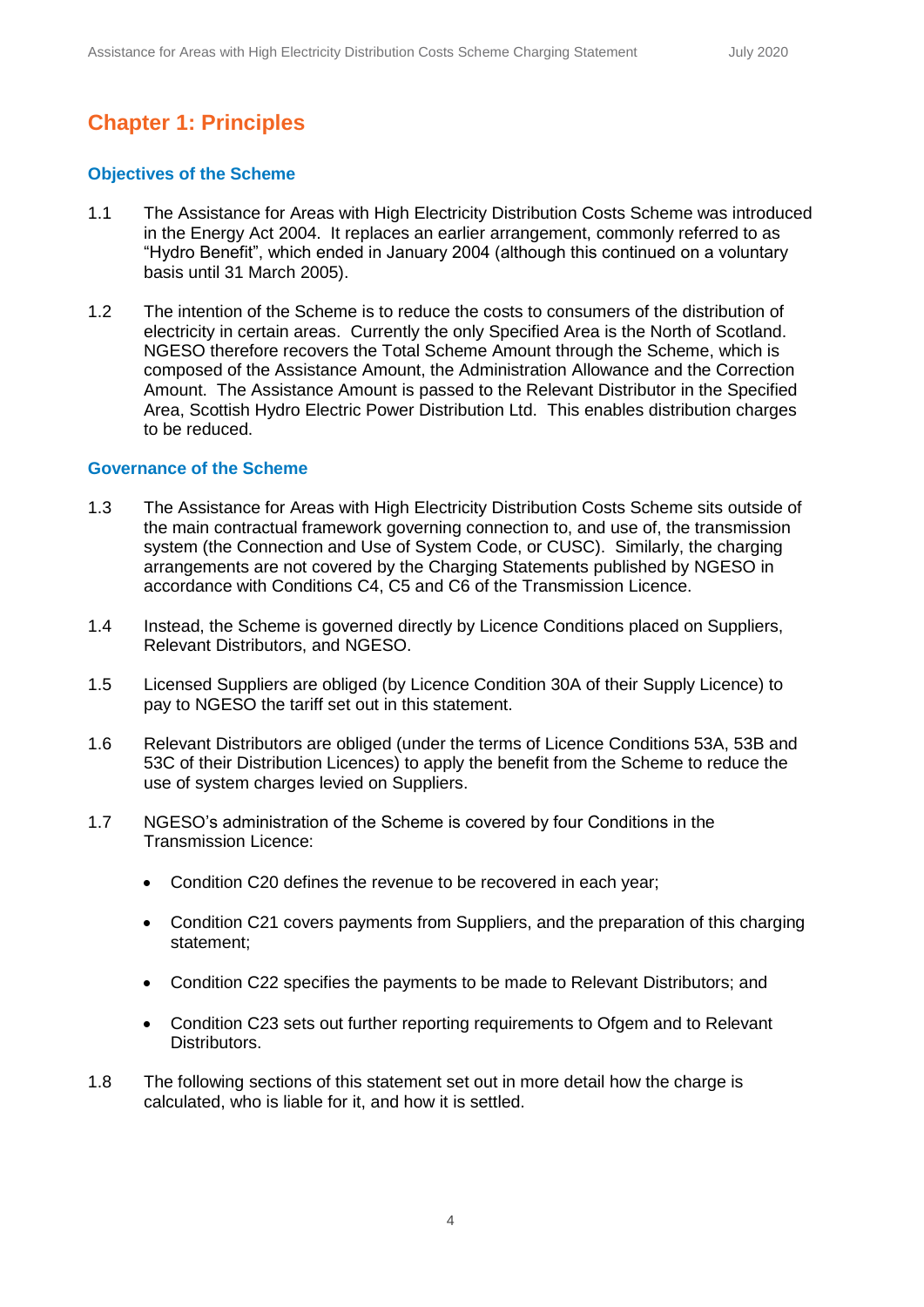## **Chapter 2: Derivation of the AAHEDC Energy Consumption Tariff**

- 2.1 The Assistance for Areas with High Electricity Distribution Costs Scheme (or "AAHEDC") Energy Consumption Tariff is calculated for each financial year. The tariff is effective from 1 April in each year, but is not published until after this date. NGESO is required to give no less than one month's notice prior to issuing the first invoice on 15 August of each year. The tariff is derived by dividing the Target Revenue by the Charging Base, as set out in detail below.
- 2.2 The mid July publication date for the final tariff is set to allow the previous year's final quarter payments to be made (around mid June, see section 3.6) in order for the Correction Amount to be calculated and hence the Target Revenue (section 2.3). However, NGESO will publish its latest forecast tariff in a draft schedule for 1 April.

#### **Derivation of the Target Revenue**

2.3 Condition C20 of NGESO's Transmission Licence defines the Total Scheme Amount in pounds sterling to be recovered each financial year, using the following formula:

 $HBM_t = A_t + HBOC_t - HBK_t$ 

**Where** 

| $HBM_t$           | represents the Total Scheme Amount in relation to year t      |
|-------------------|---------------------------------------------------------------|
| $A_{t}$           | represents the Assistance Amount in relation to year t        |
| HBOC <sub>t</sub> | represents the Administration Allowance in relation to year t |
| $HBK_t$           | represents the Correction Amount in relation to year t        |

2.4 The Assistance Amount is that recovered by NGESO on behalf of Relevant Distributors. For financial year 2020/21 this will be £64.98m. This is inflated from last year's assistance amount in line with the Retail Price Index. The Assistance Amount for 2020/21 will be paid to the Relevant Distributor; Scottish Hydro Electric Power Distribution Ltd, in accordance with the following schedule:

| <b>Payment Date</b> | <b>Proportion to be Paid</b> | <b>Amount to be Paid</b> |
|---------------------|------------------------------|--------------------------|
| 15 September 2020   | 23%                          | £14,945,653.90           |
| 15 December 2020    | 22%                          | £14,295,842.87           |
| 15 March 2021       | <b>27%</b>                   | £17,544,898.06           |
| 15 June 2021        | 28%                          | £18,194,709.10           |
| <b>Total</b>        | 100%                         | £64,981,103.93           |

2.5 The Administration Allowance is an amount of revenue that NGESO is permitted to retain in order to cover the costs of administering the scheme. In 2006/07 it was £80,000 and in subsequent years it has been inflated in line with the Retail Price Index to the current level of £120,569.22.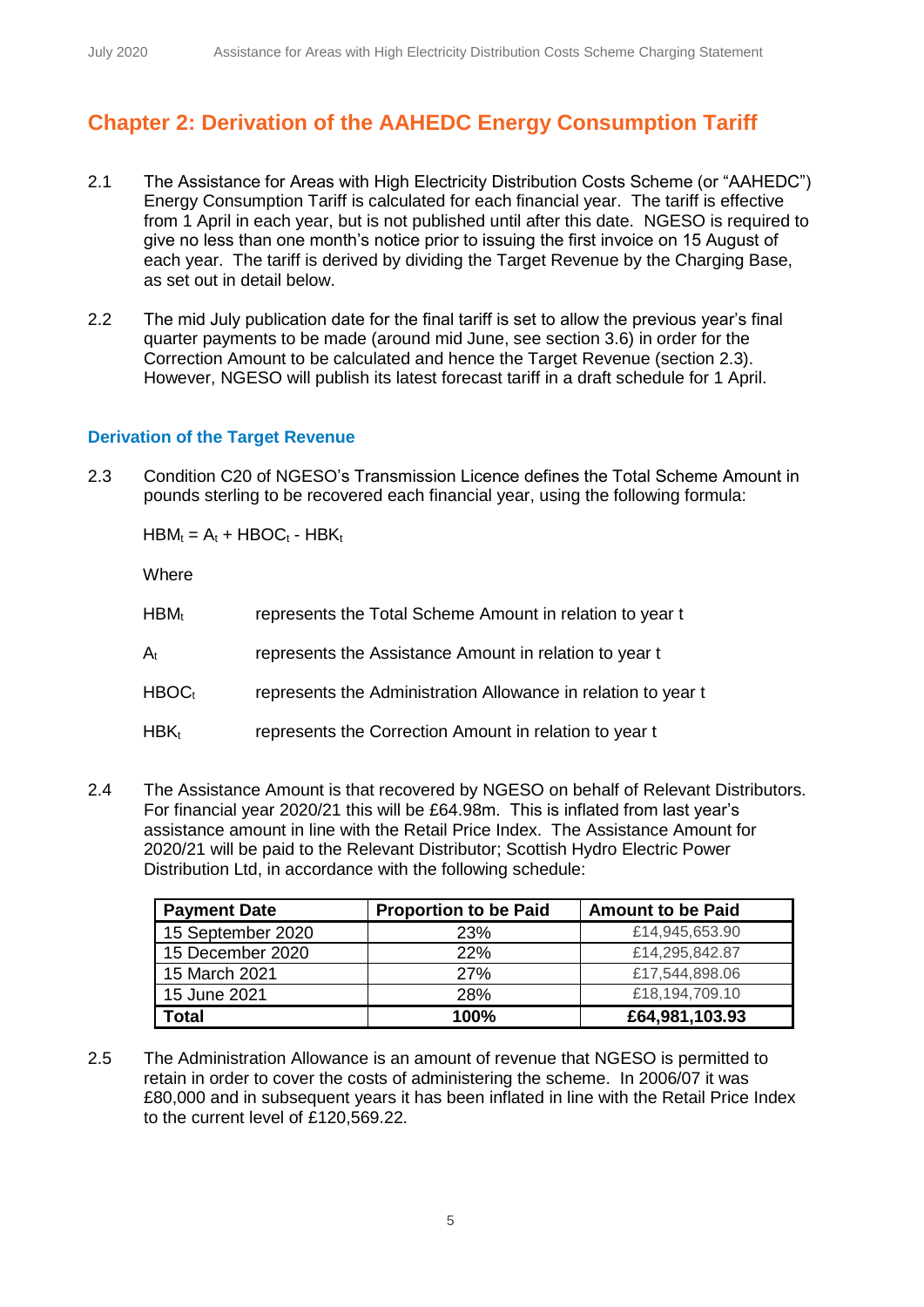2.6 The Correction Amount is the difference between the Total Scheme Amount in the previous year and the income received from the Scheme in that year, adjusted with an allowance for interest at Barclays Bank Base Rate.

#### **The Charging Base**

2.7 The Charging Base is NGESO's forecast of the total energy to be consumed by customers of Licensed Suppliers across all GSP Groups in the relevant financial year. Further detail regarding the exact liabilities incurred by Suppliers can be found in **Chapter 3: Liability and Settlement**.

#### **Derivation of the p/kWh Tariff**

2.8 The p/kWh energy consumption tariff is calculated as follows:

 $p/kWh$  Tariff =  $HBM<sub>t</sub> * 100$  $HBCB_t$ 

Where

- HBM<sub>t</sub> represents the Total Scheme Amount in relation to year t
- $HBCB<sub>t</sub>$  represents NGESO's forecast of total energy to be consumed by customers of Licensed Suppliers at GSPs in kWh in year t
- 2.9 The current tariff is set out in **Schedule 1** of this statement.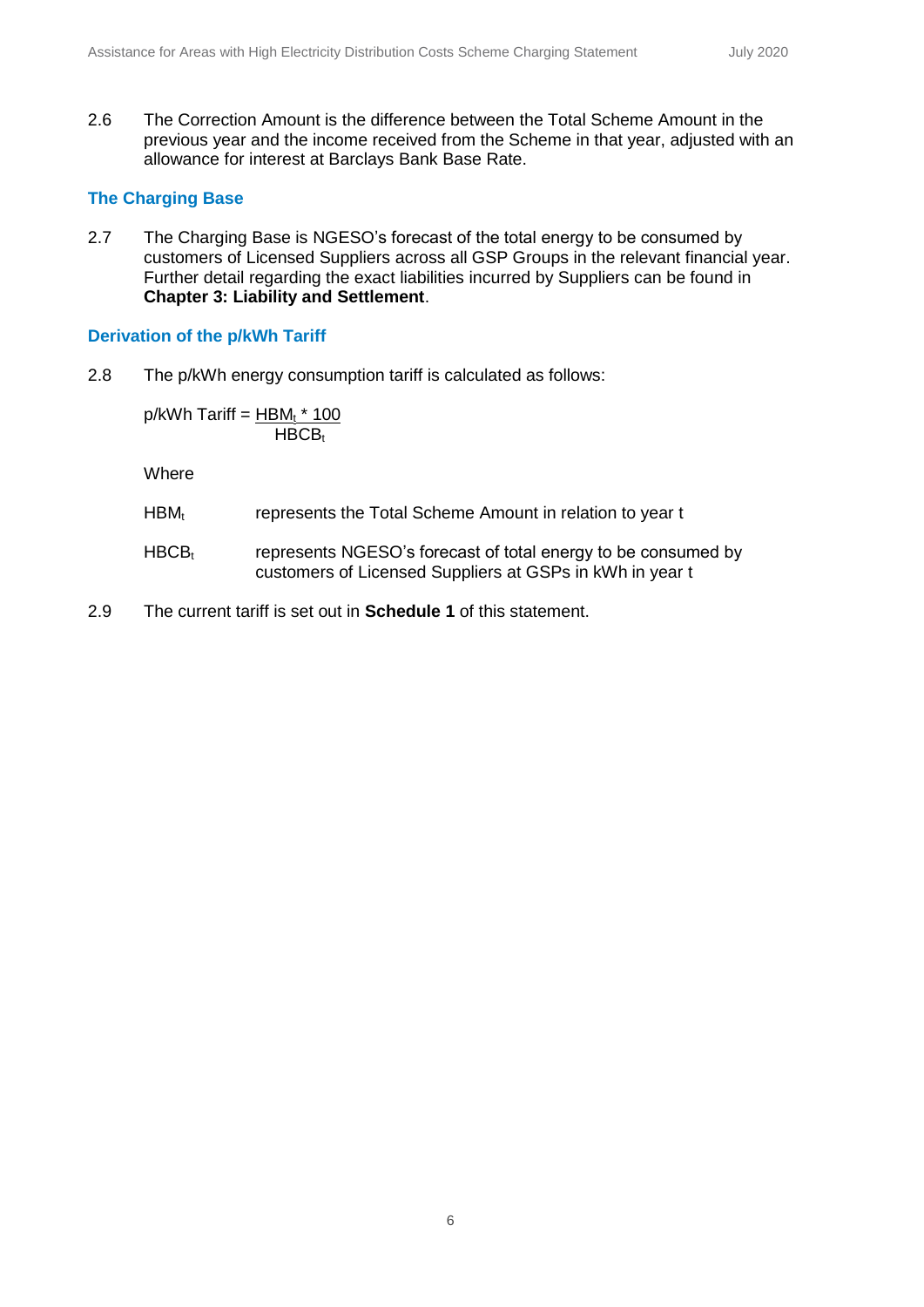## **Chapter 3: Liability and Settlement**

#### **Parties Liable for Charges**

3.1 Licensed Suppliers are liable for AAHEDC energy consumption charges.

#### **Basis of Charges**

- 3.2 From 1 April 2005, the AAHEDC energy consumption charge incurred by a Supplier will be determined by the total half-hourly and non half-hourly metered energy consumption over all settlement periods attributed to the following BM Units for which the Supplier is the lead party:
	- Supplier BM Units (i.e. those comprising plant and/or apparatus registered in SVA Metering Systems);
	- Any other BM Units relating to demand supplied by Licensed Suppliers by means of a distribution system.
- 3.3 Section 179 of the Energy Act 2004 has extended the definition of electricity supply to include electricity conveyed solely by means of a transmission system. Therefore from 1<sup>st</sup> April 2006, the energy consumption charge incurred by a Supplier also includes BM Units relating to Non-Embedded Customers.
- 3.4 BM Units relating to Station Load, Pumping Demand and Additional Load at Power Stations, and Interconnector User BM Units, are not liable for Assistance for Areas with High Electricity Distribution Costs Scheme energy consumption charges.
- 3.5 For the avoidance of doubt, BM Units in the North of Scotland are liable for Assistance for Areas with AAHEDC energy consumption charges.

#### **Settlement**

3.6 AAHEDC energy consumption charges are invoiced on a quarterly basis, with invoices despatched by 15 August, 15 November, 15 February and 15 May (or the following business day). In 2020/21, the invoicing timetable will be as follows:

| <b>Period of Liability</b> | <b>Invoice Date</b> | <b>Payment Date</b> |
|----------------------------|---------------------|---------------------|
| April – June 2020          | 15 August 2020      | 12 September 2020   |
| July - September 2020      | 15 November 2020    | 13 December 2020    |
| October - December 2020    | 15 February 2021    | 15 March 2021       |
| January - March 2021       | 15 May 2021         | 12 June 2021        |

- 3.7 Payment terms for invoices relating to AAHEDC energy consumption charges are 28 days. The dates by which such invoices relating to the financial year 2020/21 should be paid can be seen in the above table.
- 3.8 Invoices may also include a separate amount representing an interest charge to cover the late payment of previous invoices. This will be applied at 8% above the base interest rate on any payments not made on the payment due date, calculated for each day after the payment due date up to and including the date on which payment was actually made. Suppliers should also note that Condition 30A of their Supply Licence requires them to pay relevant invoices in accordance with the above timetable.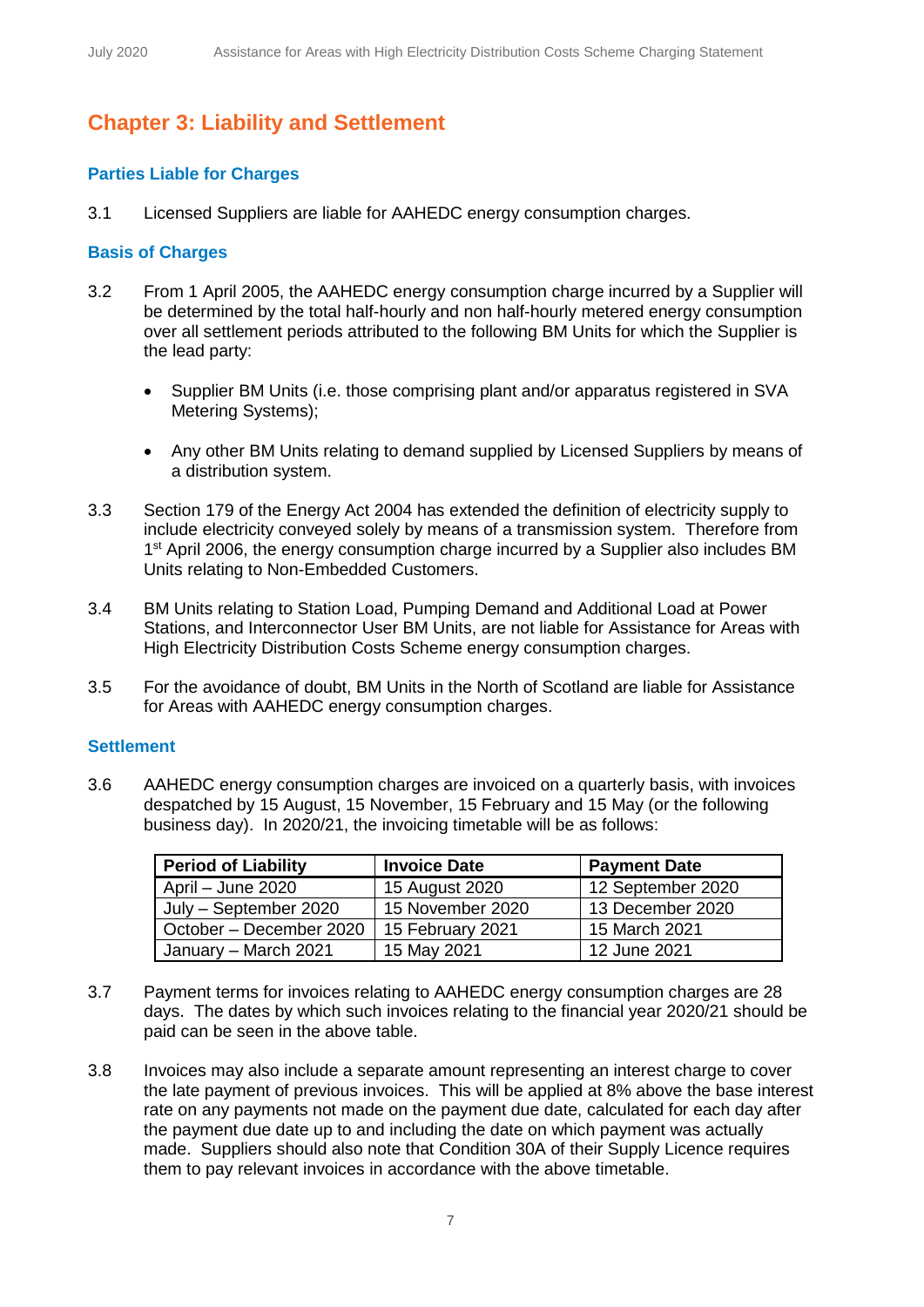- 3.9 Invoices are calculated using the best possible settlement data relating to half-hourly and non half-hourly metered energy consumption supplied from BSCCo available at the time. This calculation may be performed at any time between receipt of data from the Initial Settlement Run relating to the final day of the relevant quarter and the invoice date, as set out in paragraph 3.4. In normal circumstances, for an entire quarter, the data will predominantly comprise that from the Initial and First Reconciliation Settlement Runs however NGESO will confirm which BSCCo data has been used.
- 3.10 In the event of data for any settlement day being unavailable at the time of the invoice calculation then NGESO will substitute such data as it shall, at its reasonable discretion, think fit. In normal circumstances, data for the corresponding settlement day the previous week will be used but occasionally last year's data may be used if a gap occurs during an annual holiday, Easter for example. If such a situation arises then NGESO will notify the method of substitution to users.
- 3.11 Settlement is final at the Invoice Date. There is no reconciliation using data from the Final Reconciliation Settlement Run.

In the event of any queries concerning the operation of the Assistance for Areas with High Electricity Distribution Costs Scheme please contact our **Revenue Team** using the details which can be found on our website:

[https://www.nationalgrideso.com/charging/assistance-areas-high-electricity-distribution-costs](https://www.nationalgrideso.com/charging/assistance-areas-high-electricity-distribution-costs-aahedc)[aahedc](https://www.nationalgrideso.com/charging/assistance-areas-high-electricity-distribution-costs-aahedc)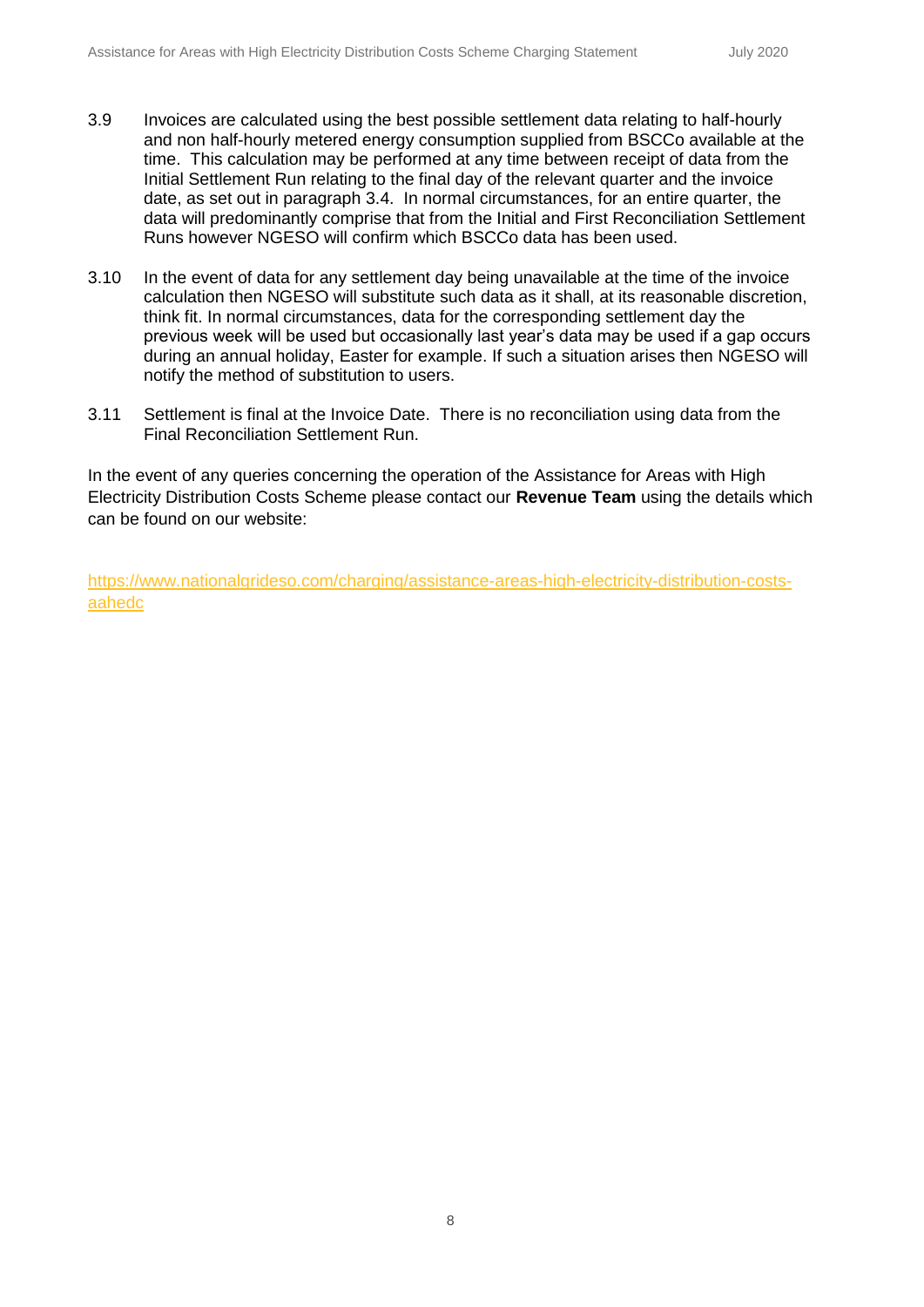## **Appendix 1: Example: Calculation of Quarterly Liability**

This appendix illustrates the methodology used by NGESO in the derivation of charges relating to the Assistance for Areas with High Electricity Distribution Costs Scheme through the use of a hypothetical example.

Supplier A is the lead party of one set of 14 Base BM Units. It is also the lead party of one BM Unit relating to a Non-Embedded Customer. Using the best settlement data available at the time, the following energy consumption for Quarter 1, 2020/21 (i.e. 1 April 2020 – 30 June 2021) is recorded:

|                            | Quarterly     |
|----------------------------|---------------|
| <b>BM Unit</b>             | Energy (kWh)  |
| 2<br>AAAAA000              | 100,000,000   |
| 2.<br>BAAAA000             | 100,000,000   |
| 2<br>CAAAA000              | 100,000,000   |
| 2<br>DAAAA000              | 100,000,000   |
| EAAAA000<br>2              | 100,000,000   |
| 2<br>FAAAA000              | 100,000,000   |
| 2<br>GAAAA000              | 100,000,000   |
| 2<br>HAAAA000              | 100,000,000   |
| $\mathbf{2}$<br>JAAAA000   | 100,000,000   |
| $^{2}$<br>KAAAA000         | 100,000,000   |
| 2 LAAAA000                 | 100,000,000   |
| $\overline{2}$<br>MAAAA000 | 100,000,000   |
| 2<br>NAAAA000              | 100,000,000   |
| PAAAA000<br>2              | 100,000,000   |
| Sub-total                  | 1,400,000,000 |
| T AAAAD-1                  | 100,000,000   |
| Total                      | 1,500,000,000 |

The Supplier's charge for Quarter 1 is therefore calculated as follows:

Charge  $= 1,500,000,000kWh \times 0.030446$ 100

#### **= £456,690.00**

These charges would be invoiced in accordance with the timetable set out in **Chapter 3** of this statement.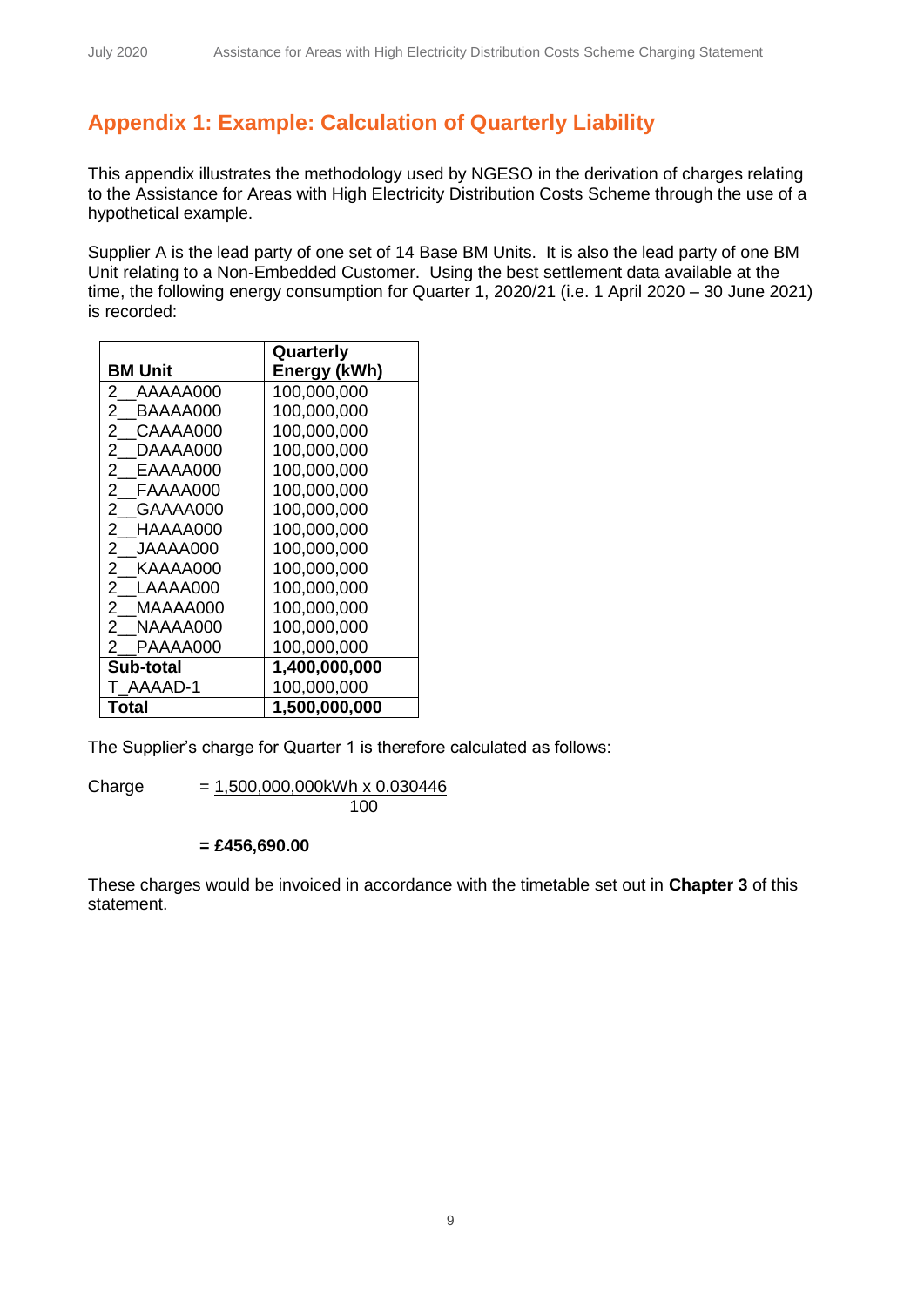## **Glossary**

The following definitions are intended to assist the reader's understanding of this document. In the event of conflict with definitions given elsewhere, those used in the Electricity Act 1989 (as amended by the Utilities Act 2000 and the Energy Act 2004), Transmission Licence, Grid Code, Balancing and Settlement Code and Connection and Use of System Code take precedence.

For the avoidance of doubt "as defined in the BSC" relates to the Balancing and Settlement Code as published from time to time.

| <b>AAHEDC</b>                                                                                             | An abbreviation of the Assistance for Areas with High<br><b>Electricity Distribution Costs Scheme</b>                                                                                                   |
|-----------------------------------------------------------------------------------------------------------|---------------------------------------------------------------------------------------------------------------------------------------------------------------------------------------------------------|
| Act                                                                                                       | The Electricity Act 1989                                                                                                                                                                                |
| <b>Additional Load</b>                                                                                    | Site Load other than Station Load and importing Generating<br>Units for processes other than the production of electricity                                                                              |
| <b>Administration Allowance</b>                                                                           | The amount of the revenue allowance that NGESO is<br>permitted to retain to cover the costs of administering the<br>Scheme                                                                              |
| <b>Assistance Amount</b>                                                                                  | The amount payable by NGESO to a relevant distributor in a<br>relevant year under the Scheme                                                                                                            |
| <b>Assistance for Areas with</b><br><b>High Electricity</b><br><b>Distribution Costs</b><br><b>Scheme</b> | The scheme established pursuant to the Energy Act 2004<br>(Assistance for Areas with High Distribution Costs) Order<br>2005                                                                             |
| <b>Balancing and Settlement</b><br>Code (BSC)                                                             | As defined in the Transmission Licence                                                                                                                                                                  |
| <b>Base BM Unit</b>                                                                                       | As defined in the BSC                                                                                                                                                                                   |
| <b>Base Interest Rate</b>                                                                                 | In respect of any day, the rate per annum which is equal to<br>the base lending rate from time to time of Barclays Bank plc<br>as at the close of business on the immediately preceding<br>business day |
| <b>BM Unit</b>                                                                                            | Defined in the BSC as:                                                                                                                                                                                  |
|                                                                                                           | "a unit established and registered (or to be established and<br>registered) by a Party in accordance with section K3 [of the<br>BSCl"                                                                   |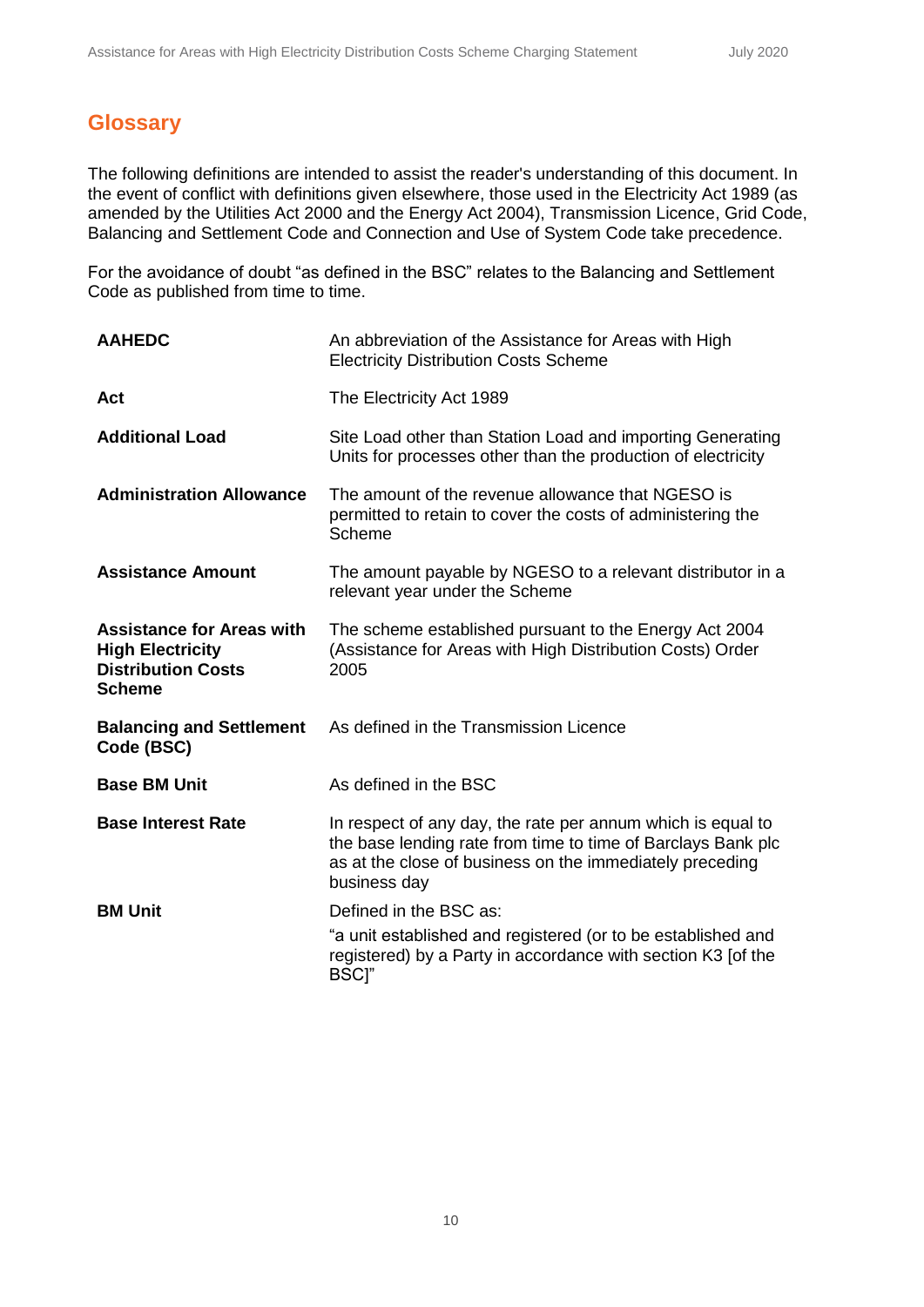| <b>BM Unit Metered Volume</b>                      | Defined in the BSC as: |                                                                                                                                                                                                                                          |
|----------------------------------------------------|------------------------|------------------------------------------------------------------------------------------------------------------------------------------------------------------------------------------------------------------------------------------|
| " $QM_{ii}$ "                                      | (i)                    | "In respect of a Settlement Period:<br>in relation to a BM Unit (other than an Interconnector<br>BM Unit) comprising CVA Metering Systems, the<br>Metered Volume (as determined in accordance with<br>Section R [of the BSC]);           |
|                                                    | (ii)                   | in relation to an Interconnector BM Unit, the quantity<br>determined in accordance with Section R7.4.2 [of the<br>BSC <sub>I</sub> ;                                                                                                     |
|                                                    | (iii)                  | in relation to an Interconnector Error Administrator<br>BM Unit, the quantity determined in accordance with<br>Section T4.1; and                                                                                                         |
|                                                    | (iv)                   | in relation to a Supplier BM Unit, the quantity<br>determined in accordance with section T4.2.1 [of the<br>BSCI."                                                                                                                        |
| <b>BSCCo</b>                                       |                        | As defined in the BSC                                                                                                                                                                                                                    |
| <b>Charging Base</b>                               |                        | As defined in section 2.7 of this statement                                                                                                                                                                                              |
| <b>Charging Statements</b>                         |                        | Documents prepared by NGESO in accordance with<br>Conditions C4, C5 and C6 of the Transmission Licence<br>setting out charges payable for connection to, and use of, the<br>transmission system for matters other than the Scheme        |
| <b>Connection and Use of</b><br><b>System Code</b> |                        | A document prepared by NGESO in accordance with<br>Condition C10 of the Transmission Licence forming the main<br>contractual framework governing connection to, and use of,<br>the transmission system for matters other than the Scheme |
| <b>Correction Amount</b>                           | that year              | The difference between the Total Scheme Amount in the<br>previous year and the income received from the Scheme in                                                                                                                        |
| <b>CUSC</b>                                        |                        | The Connection and Use of System Code                                                                                                                                                                                                    |
| <b>Demand</b>                                      |                        | Electricity consumed at sites or by equipment not owned and<br>operated by NGESO                                                                                                                                                         |
| <b>Distribution</b>                                |                        | Conveyance of electricity by means of a Distribution System                                                                                                                                                                              |
| <b>Distribution System</b>                         |                        | As defined in the BSC                                                                                                                                                                                                                    |
| <b>Energy Consumption</b>                          |                        | As defined in sections 3.2 and 3.3 of this statement                                                                                                                                                                                     |
| <b>Energy Consumption</b><br>Charge                |                        | Charge levied on Suppliers in order to allow NGESO to<br>recover the Total Scheme Amount                                                                                                                                                 |
| <b>Energy Consumption</b><br><b>Tariff</b>         |                        | The tariff levied on Suppliers' Energy Consumption in order<br>to allow NGESO to recover the Total Scheme Amount, and<br>calculated in accordance with Chapter 2 of this statement                                                       |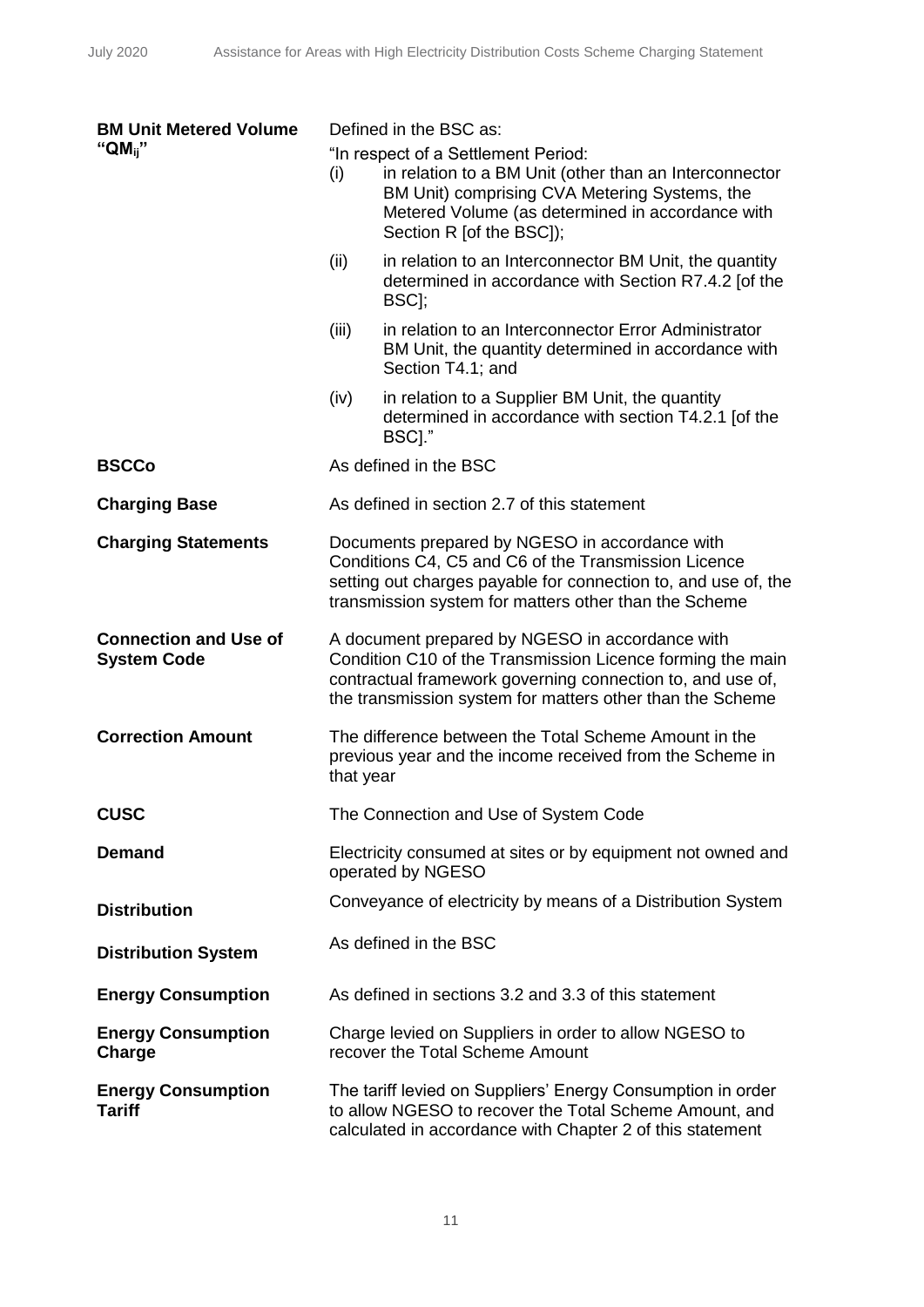| <b>First Reconciliation</b><br><b>Settlement Run</b> | As defined in the BSC                                                                                                                                                                                                                                           |
|------------------------------------------------------|-----------------------------------------------------------------------------------------------------------------------------------------------------------------------------------------------------------------------------------------------------------------|
| <b>Final Reconciliation</b><br><b>Settlement Run</b> | As defined in the BSC                                                                                                                                                                                                                                           |
| <b>Financial Year</b>                                | The period of 12 months ending on 31 <sup>st</sup> March in each<br>calendar year                                                                                                                                                                               |
| <b>Generating Unit</b>                               | As defined in the Grid Code                                                                                                                                                                                                                                     |
| <b>Grid Code</b>                                     | A document prepared by NGESO in accordance with<br>Condition C14 of the Transmission Licence setting out the<br>technical parameters for the operation and use of the<br>transmission system and of plant and apparatus connected<br>to the transmission system |
| <b>Grid Supply Point (GSP)</b>                       | A point of delivery from the GB Transmission System to a<br>distribution system or Non-Embedded User                                                                                                                                                            |
| <b>GSP Group</b>                                     | As defined in the BSC                                                                                                                                                                                                                                           |
| <b>Hydro Benefit</b>                                 | A common abbreviation of the Assistance for Areas with<br>High Electricity Distribution Costs Scheme. More accurately,<br>the scheme preceding the Assistance for Areas with High<br><b>Electricity Distribution Costs Scheme</b>                               |
| <b>Initial Settlement Run</b>                        | As defined in the BSC                                                                                                                                                                                                                                           |
| <b>Interconnector</b>                                | As defined in the BSC                                                                                                                                                                                                                                           |
| <b>Interconnector User</b>                           | As defined in the BSC                                                                                                                                                                                                                                           |
| <b>Interconnector User BM</b><br><b>Units</b>        | BM Units for which the lead party is an Interconnector User                                                                                                                                                                                                     |
| <b>Licensed Supplier</b>                             | A holder of an electricity supply licence                                                                                                                                                                                                                       |
| <b>Non-Embedded Customer</b>                         | A User, except an Electricity Distributor, receiving electricity<br>direct from the National Grid Transmission System<br>irrespective of from whom it is supplied                                                                                               |
| <b>North of Scotland</b>                             | The area of Scotland specified in Schedule 1 of the Energy<br>Act 2004 (Assistance for Areas with High Distribution Costs)<br>Order 2005                                                                                                                        |
| Ofgem                                                | The Office of Gas and Electricity Markets                                                                                                                                                                                                                       |
| <b>Power Station</b>                                 | Defined in the Grid Code as:                                                                                                                                                                                                                                    |
|                                                      | "an installation comprising one or more Generating Units<br>(even where sited separately) owned and/or controlled by the<br>same Generator, which may be reasonably considered as<br>being managed as one Power Station."                                       |
| <b>Relevant Distributor</b>                          | As defined in Condition C20 of the Transmission Licence                                                                                                                                                                                                         |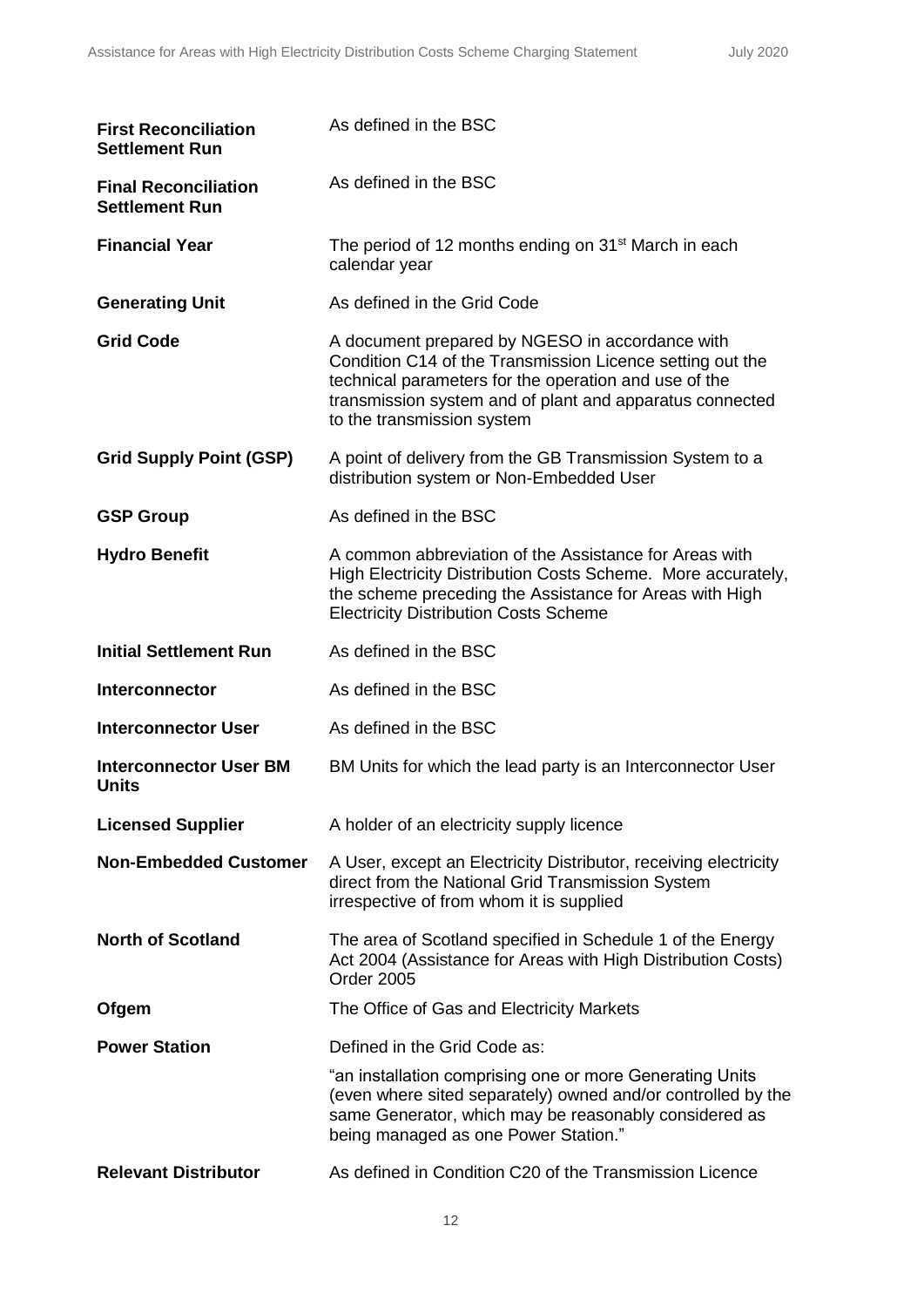| <b>Retail Price Index</b>  | In the context of the Scheme, means the percentage change<br>(whether of a positive or a negative value) in the arithmetic<br>average of the Retail Price Index figures published or<br>determined with respect to each of the six months May to<br>October (both inclusive) in relation to the relevant year t-1<br>and that are published or determined with respect to the<br>same months in relation to the relevant year t-2                                                                                                                                                                                              |
|----------------------------|--------------------------------------------------------------------------------------------------------------------------------------------------------------------------------------------------------------------------------------------------------------------------------------------------------------------------------------------------------------------------------------------------------------------------------------------------------------------------------------------------------------------------------------------------------------------------------------------------------------------------------|
| <b>Scheme</b>              | The Assistance for Areas with High Electricity Distribution<br><b>Costs Scheme</b>                                                                                                                                                                                                                                                                                                                                                                                                                                                                                                                                             |
| <b>Settlement Day</b>      | has the meaning given to that expression in the BSC                                                                                                                                                                                                                                                                                                                                                                                                                                                                                                                                                                            |
| <b>Settlement Period</b>   | Defined in the BSC as:                                                                                                                                                                                                                                                                                                                                                                                                                                                                                                                                                                                                         |
|                            | "Settlement Period j starts at the spot time occurring at the<br>beginning of the half hour and ends at the spot time<br>occurring exactly 30 minutes later. The spot time at the<br>beginning of one period therefore coincides with the spot<br>time at the end of the previous period."                                                                                                                                                                                                                                                                                                                                     |
| <b>Settlement Run</b>      | Defined in the BSC as:                                                                                                                                                                                                                                                                                                                                                                                                                                                                                                                                                                                                         |
|                            | "a determination (in accordance with Section T), in relation to<br>a Settlement Day, of amounts giving rise, on the part of<br>Trading Parties and the Transmission Company, to a liability<br>to pay or a right to be paid by the BSC Clearer amounts in<br>respect of Trading Charges in each Settlement Period in that<br>Settlement Day, and of the net credit or debit in respect of<br>such amounts; and where the context requires a reference to<br>a Settlement Run includes the data and information<br>produced by the SAA following such a determination and<br>delivered to the FAA in accordance with Section N" |
| <b>Site Load</b>           | May comprise Station Load and Additional Load.                                                                                                                                                                                                                                                                                                                                                                                                                                                                                                                                                                                 |
|                            | The sum of the BM Unit Metered Volumes (QM <sub>ij</sub> ), expressed<br>as a positive number, of BM Units within the Trading Unit<br>with QM <sub>ii</sub> less than zero during the three Settlement Periods<br>of the Triad (i.e. $\Sigma QM_{ij}$ where $QM_{ij}$ <0)                                                                                                                                                                                                                                                                                                                                                      |
| <b>Specified Area</b>      | As defined in the Energy Act 2004 (Assistance for Areas with<br>High Distribution Costs) Order 2005                                                                                                                                                                                                                                                                                                                                                                                                                                                                                                                            |
| <b>Station Load</b>        | The Station Load is equal to the sum of the demand of BM<br>Units solely comprising the Station Transformers within the<br>Power Station. For the avoidance of doubt, Station Load<br>excludes BM Units comprising Additional Load                                                                                                                                                                                                                                                                                                                                                                                             |
| <b>Station Transformer</b> | Defined in the Grid Code "as a transformer supplying<br>electrical power to the auxiliaries of a power station which is<br>not directly connected to the generating unit terminals."                                                                                                                                                                                                                                                                                                                                                                                                                                           |
| <b>Supplier</b>            | A holder of an electricity supply licence                                                                                                                                                                                                                                                                                                                                                                                                                                                                                                                                                                                      |
| <b>Supplier BM Unit</b>    | As defined in the BSC                                                                                                                                                                                                                                                                                                                                                                                                                                                                                                                                                                                                          |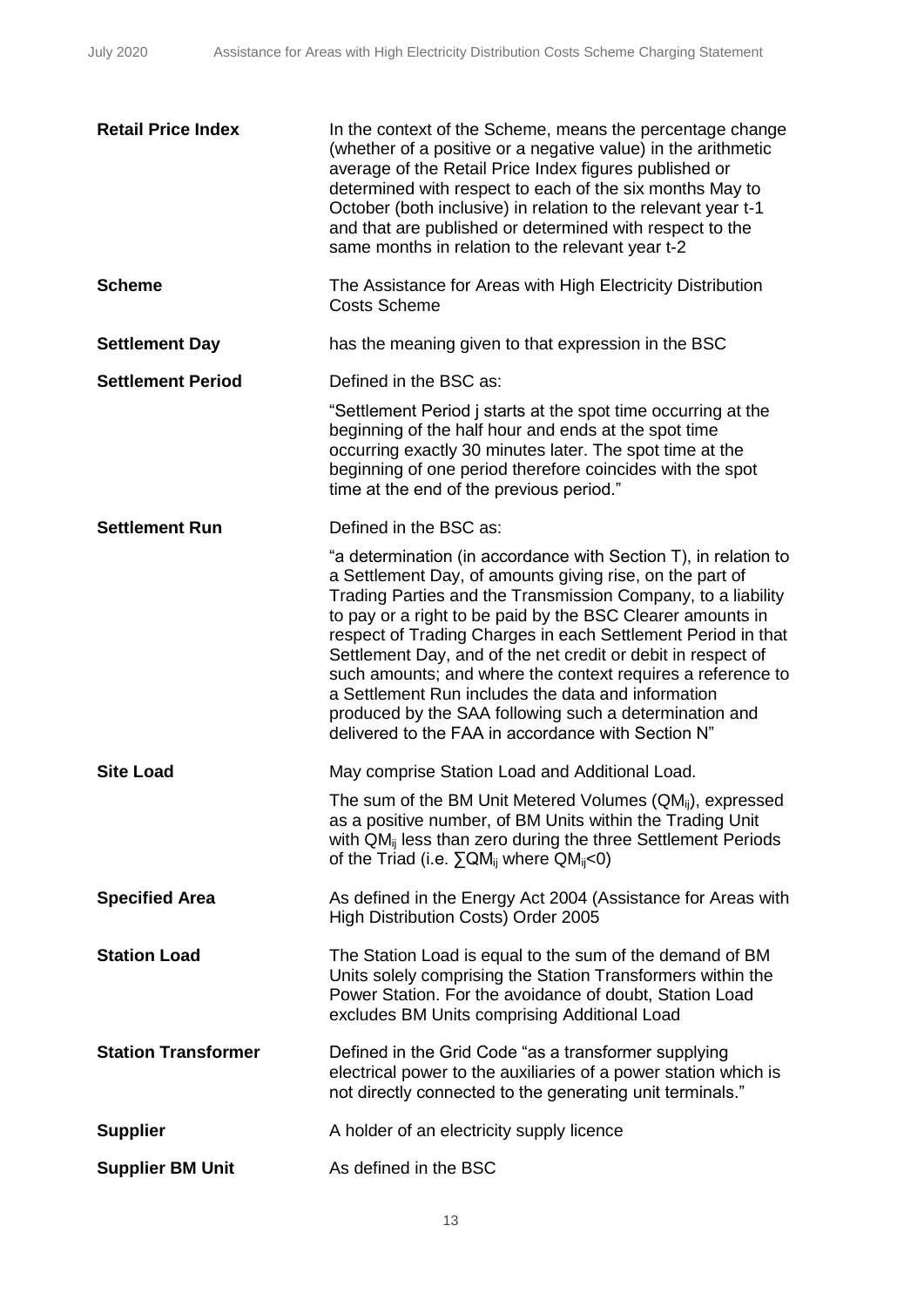| <b>SVA</b>                  | Supplier Volume Allocation, as defined in the BSC                                                                               |
|-----------------------------|---------------------------------------------------------------------------------------------------------------------------------|
| <b>SVA Metering System</b>  | As defined in the BSC                                                                                                           |
| <b>Total Scheme Amount</b>  | NGESO's maximum allowable revenue in relation to the<br>Assistance for Areas with High Electricity Distribution Costs<br>Scheme |
| <b>Transmission Licence</b> | The licence granted to National Grid Electricity System<br>Operator Limited under Section 6(1)(b) of the Act                    |
| <b>Transmission system</b>  | A system which consists (wholly or mainly) of electrical plant<br>and lines at transmission voltages                            |
| <b>Transmission voltage</b> | In England and Wales, voltages above 132kV, and in<br>Scotland, voltages of 132kV and above                                     |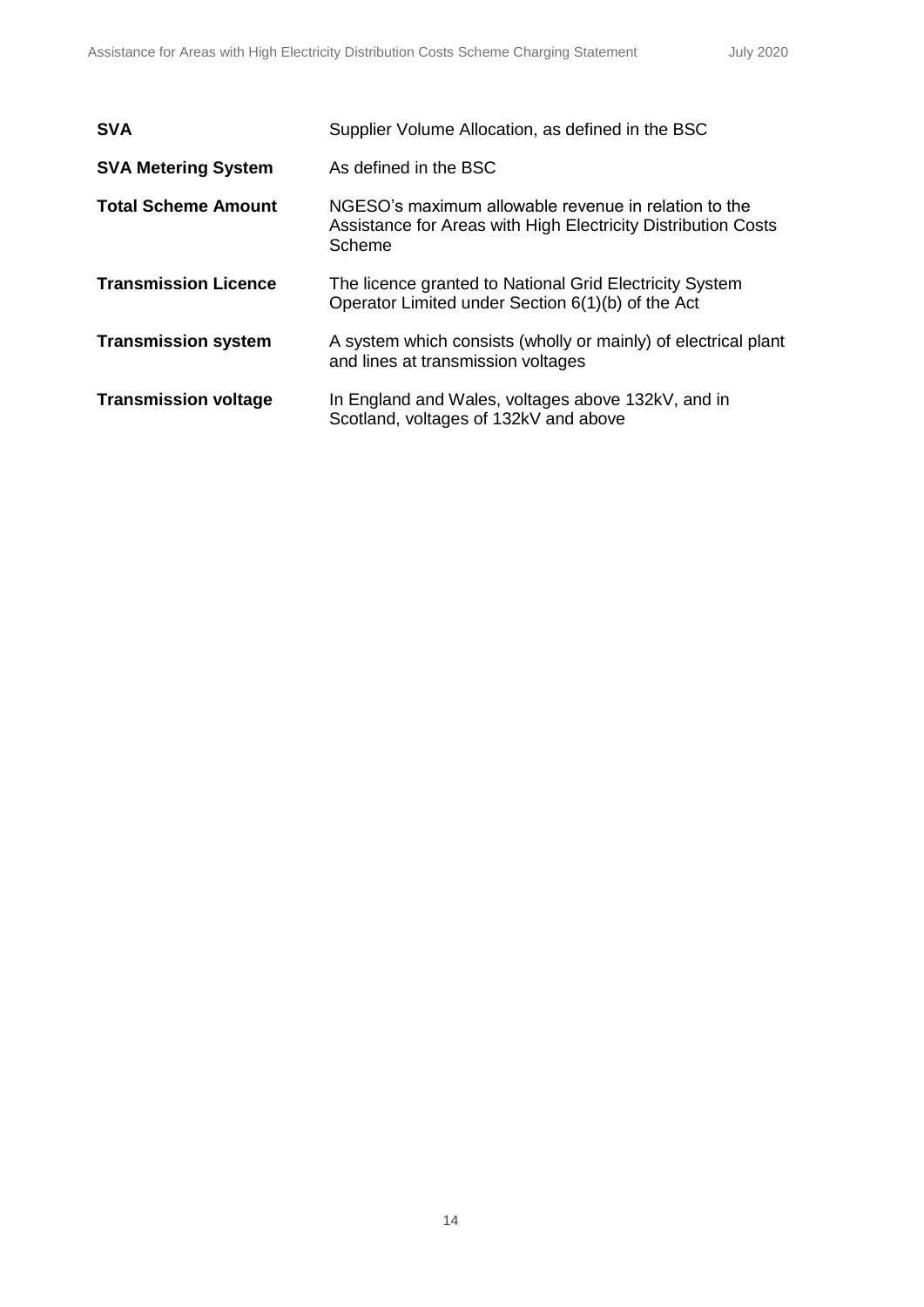## **Revision history of the Assistance for Areas with High Electricity Distribution Costs Scheme Charging Statement (Issue 15)**

| <b>Issue 15</b>   | <b>Modifications</b> | <b>Changes to Pages</b>                          |
|-------------------|----------------------|--------------------------------------------------|
| <b>Revision 1</b> |                      | 1, 2, 3, 4, 5, 6, 7, 8, 9, 10,<br>11, 12, 14, 15 |